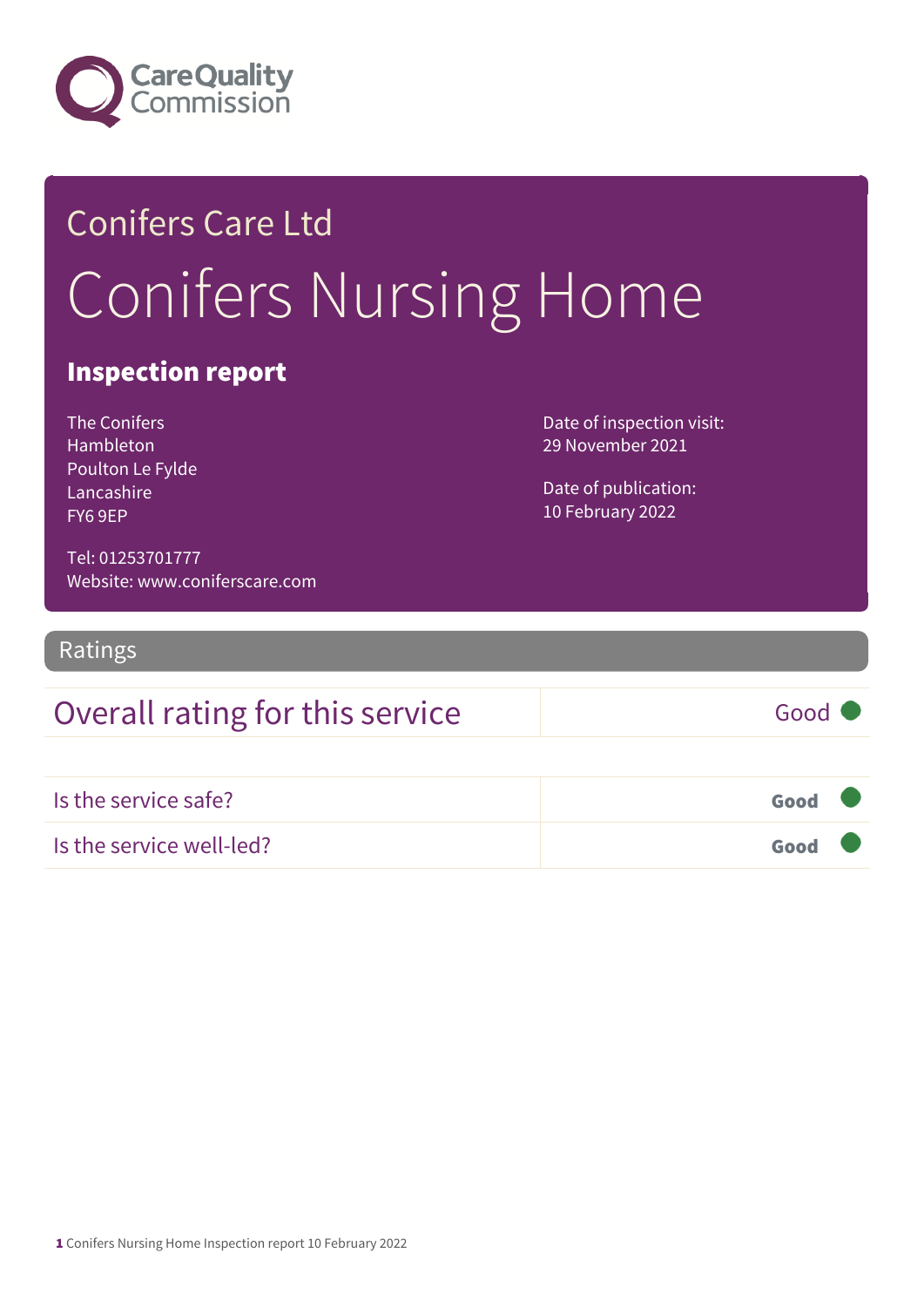## Summary of findings

### Overall summary

#### About the service

Conifers Nursing Home is a residential care home providing personal and nursing care to 43 people with different health and care needs, including those living with a dementia, at the time of the inspection. The service is situated within a residential neighbourhood and can support up to 55 people in one purpose built, two-storey building.

#### People's experience of using this service and what we found

People were protected against the risk of abuse. Staff were recruited safely and there were enough of them to meet people's needs. People were supported to take their medicines safely. The provider had robust infection prevention and control procedures to protect people from cross infection. The provider used accidents and incidents as a learning opportunity to improve the safety of the service.

The registered manager had developed a positive, person-centred culture within the service. The staff team were committed to providing people with high-quality care that met their needs. The registered manager understood their responsibilities under the duty of candour. The provider used feedback and the results of audits to continually improve the service.

For more details, please see the full report which is on the CQC website at www.cqc.org.uk

Rating at last inspection and update The last rating for this service was good (published 12 February 2020).

#### Why we inspected

We looked at infection prevention and control measures under the Safe key question. We look at this in all care home inspections even if no concerns or risks have been identified. This is to provide assurance that the service can respond to COVID-19 and other infection outbreaks effectively. This included checking the provider was meeting COVID-19 vaccination requirements.

We received concerns in relation to staff conduct and the management of safeguarding concerns. As a result, we carried out a focused inspection to review the key questions of safe and well-led only.

We found no evidence during this inspection that people were at risk of harm from this concern. Please see the safe section of this full report.

For those key questions not inspected, we used the ratings awarded at the last inspection to calculate the overall rating.

The overall rating for the service has not changed based on the findings of this inspection.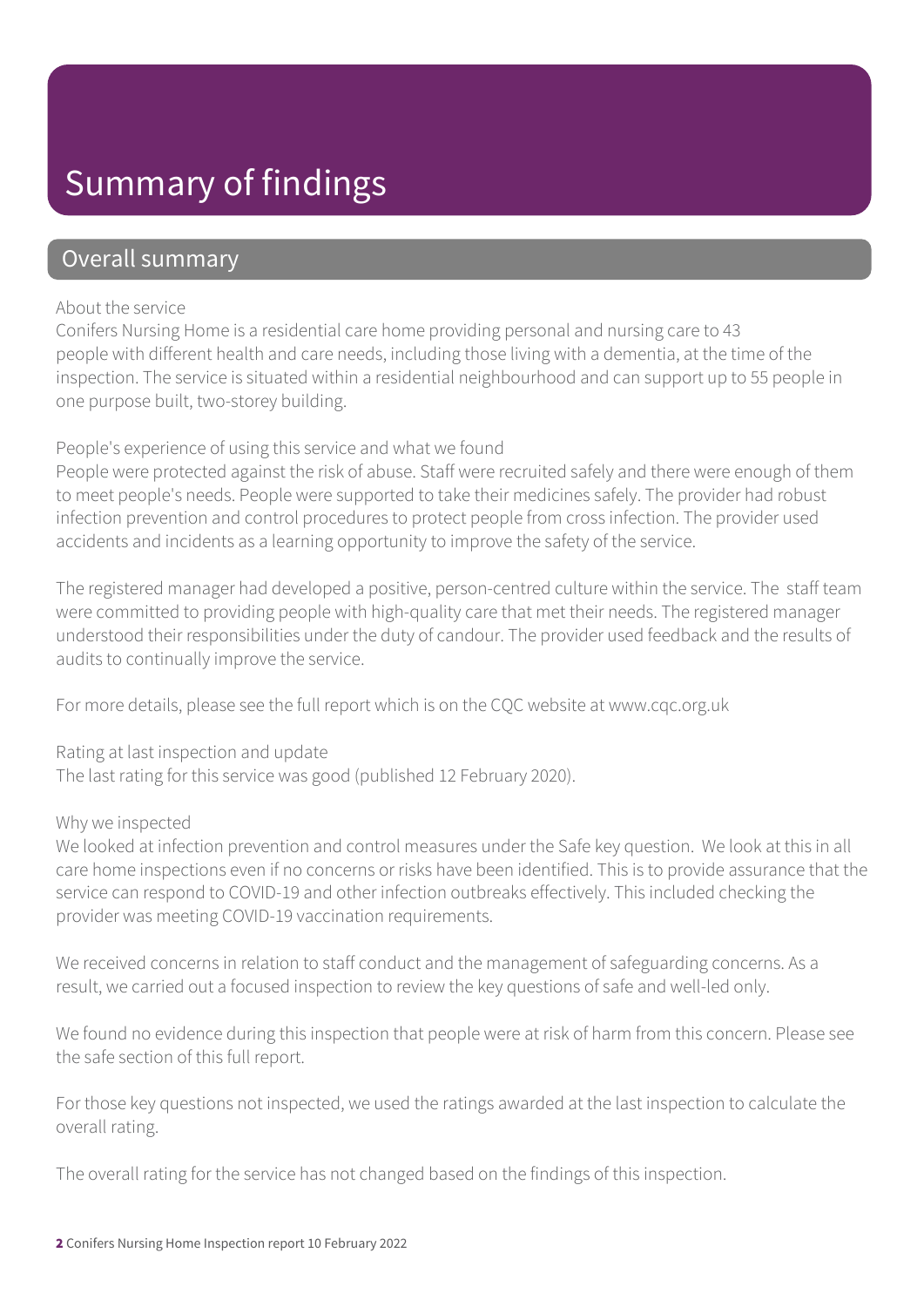You can read the report from our last comprehensive inspection, by selecting the 'all reports' link for Conifers Nursing Home on our website at www.cqc.org.uk.

Follow up

We will continue to monitor information we receive about the service, which will help inform when we next inspect.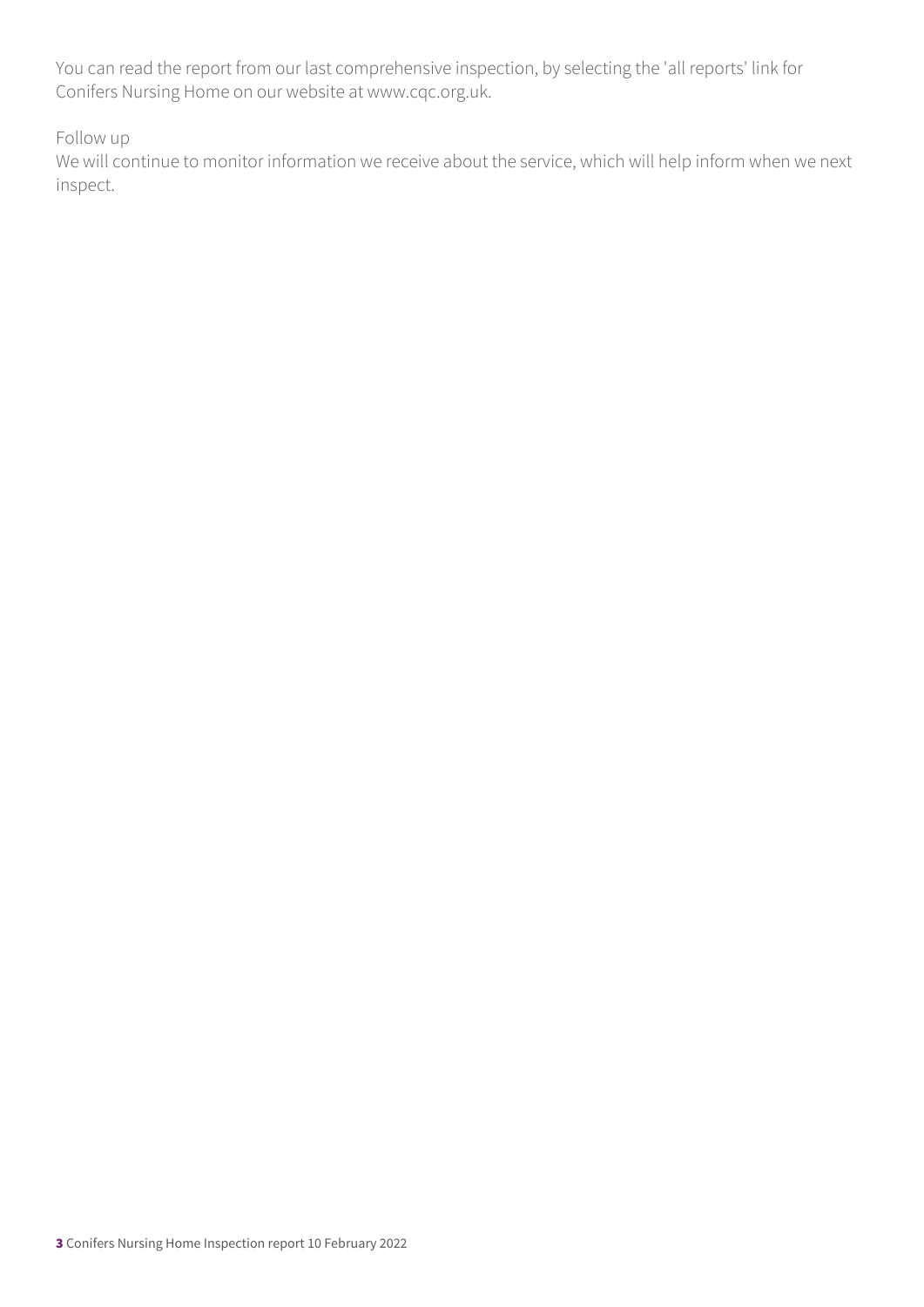### The five questions we ask about services and what we found

We always ask the following five questions of services.

| Is the service safe?                    | Good |
|-----------------------------------------|------|
| The service was safe.                   |      |
| Details are in our safe findings below. |      |
|                                         |      |
| Is the service well-led?                | Good |
| The service was well-led.               |      |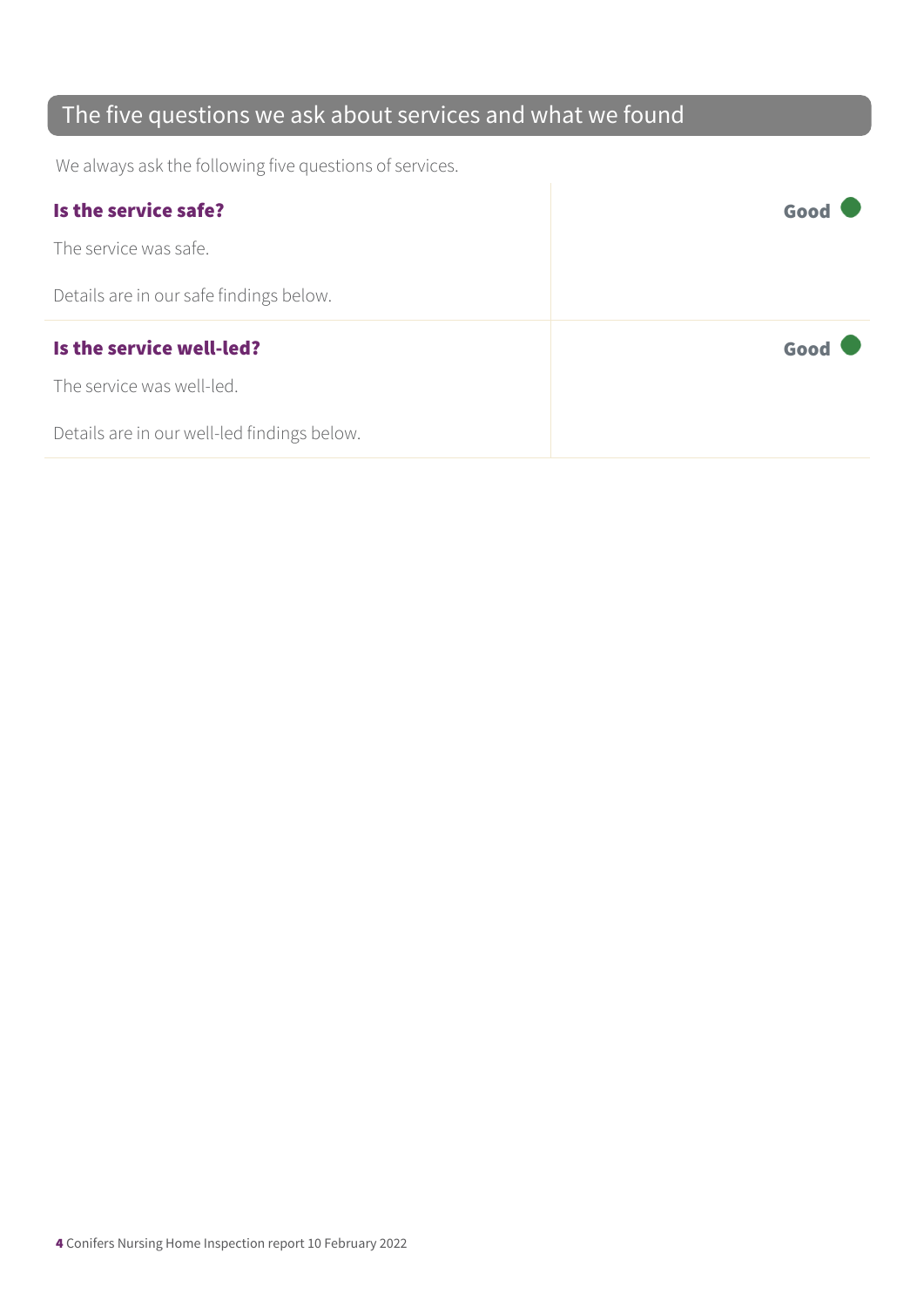

# Conifers Nursing Home Detailed findings

## Background to this inspection

#### The inspection

We carried out this inspection under Section 60 of the Health and Social Care Act 2008 (the Act) as part of our regulatory functions. We checked whether the provider was meeting the legal requirements and regulations associated with the Act. We looked at the overall quality of the service and provided a rating for the service under the Health and Social Care Act 2008.

As part of this inspection we looked at the infection control and prevention measures in place. This included checking the provider was meeting COVID-19 vaccination requirements. This was conducted so we can understand the preparedness of the service in preventing or managing an infection outbreak, and to identify good practice we can share with other services.

Inspection team Two inspectors carried out this inspection.

#### Service and service type

Conifers Nursing Home is a 'care home'. People in care homes receive accommodation and nursing or personal care as a single package under one contractual agreement. CQC regulates both the premises and the care provided, and both were looked at during this inspection.

The service had a manager registered with the Care Quality Commission. This means that they and the provider are legally responsible for how the service is run and for the quality and safety of the care provided.

Notice of inspection This inspection was unannounced.

#### What we did before the inspection

We reviewed information we had received about the service since the last inspection. We sought feedback from the local authority and professionals who work with the service. We used the information the provider sent us in the provider information return (PIR). This is information providers are required to send us annually with key information about their service, what they do well, and improvements they plan to make.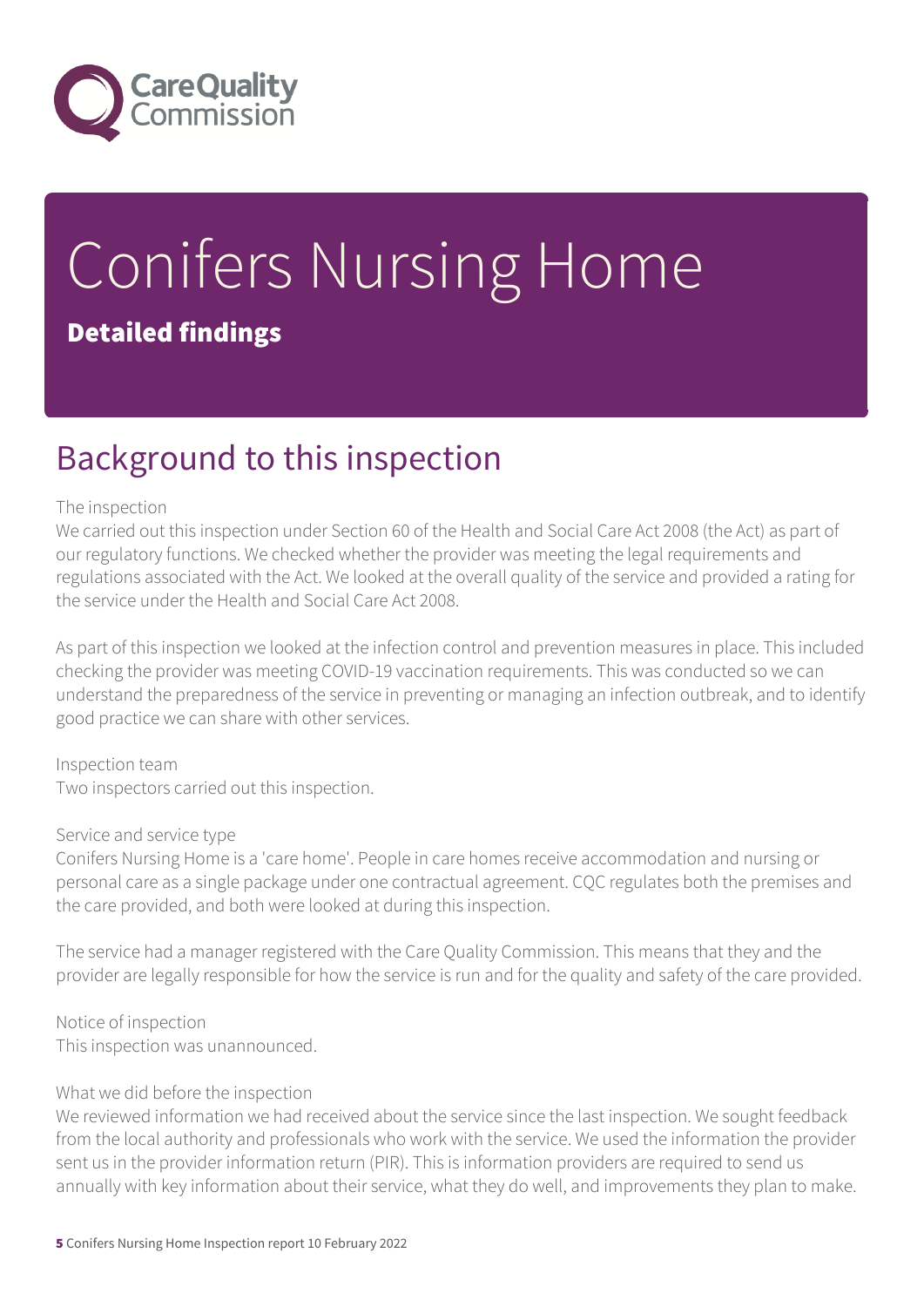We used all this information to plan our inspection.

#### During the inspection

We spoke with three people who used the service and four peoples' relatives about their experience of the care provided to their loved ones. We spoke with eight members of staff including the regional manager, registered manager, deputy manager, care workers and domestic staff.

We reviewed a range of records. This included six people's care records and medication records. We looked at three staff files in relation to recruitment and staff supervision. A variety of records relating to the management of the service, including policies and were reviewed.

#### After the inspection

We continued to seek clarification from the registered manager to validate evidence found. We looked at staff training data.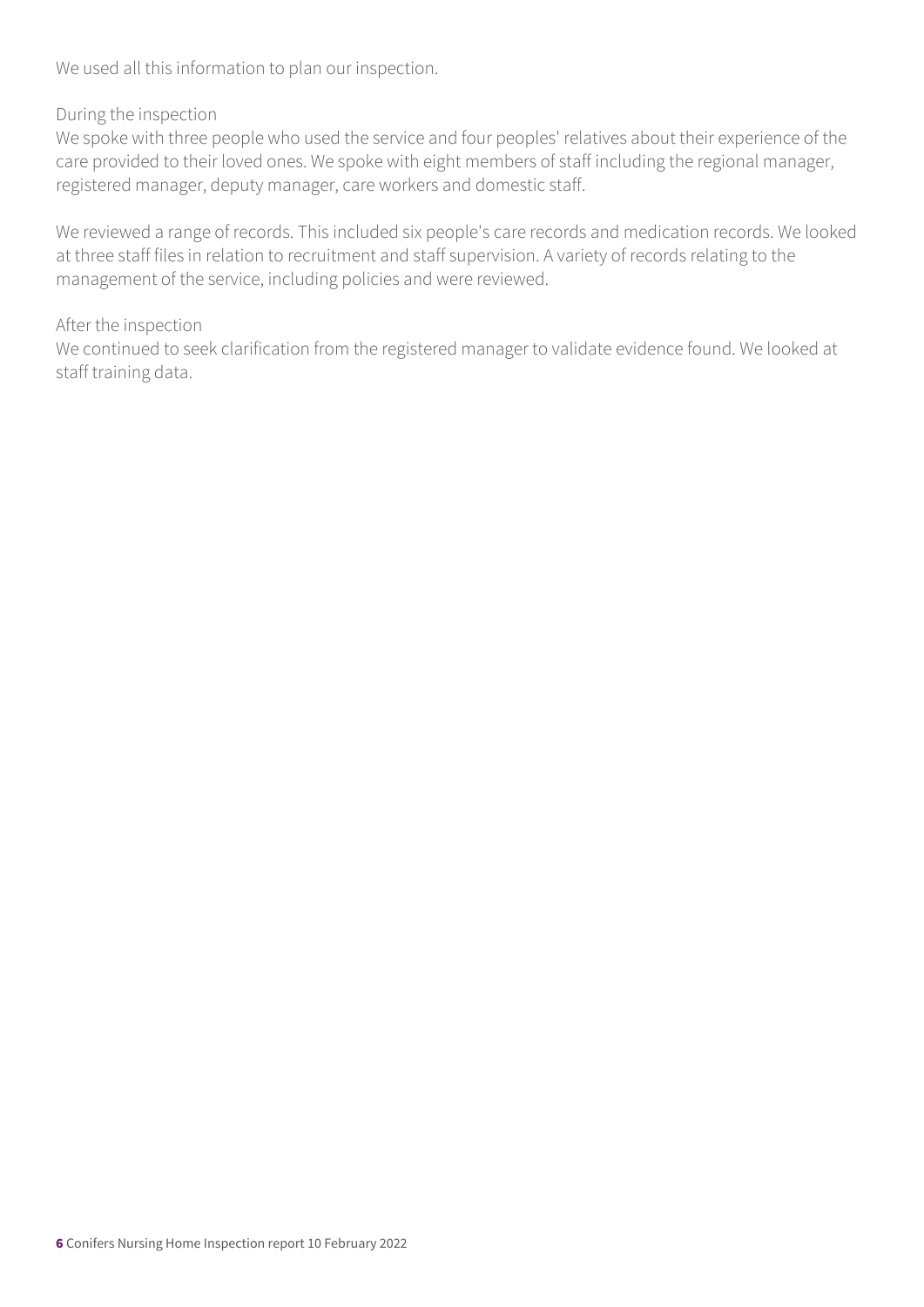### Is the service safe?

# Our findings

Safe – this means we looked for evidence that people were protected from abuse and avoidable harm.

At our last inspection we rated this key question good. At this inspection, the rating for this key question has remained good.

This meant people were safe and protected from avoidable harm.

Systems and processes to safeguard people from the risk of abuse

- Before this inspection we received concerns about unexplained bruising and how safeguarding concerns were managed at the service. During this inspection we analysed the provider's safeguarding systems and found no cause for concern. The provider had taken appropriate action to deal with the concerns raised.
- People were protected from the risk of abuse. Staff were trained to identify and report abuse. They told us they would report any concerns to a member of the management team and were confident action would be taken to protect people. Staff knew how to report concerns to external agencies if necessary. One person's relative told us, "I do think mum is safe. They've been diligent."

Assessing risk, safety monitoring and management

- Risks to people's health and safety were assessed and managed. Staff carried out a thorough initial assessment with people, to ensure their needs and preferences could be met safely. Staff followed risk assessments and received training which helped to manage risks and keep people safe.
- The provider managed risks related to the premises and environment to keep people safe. Routine inspection and servicing were carried out as required.

Staffing and recruitment

● There were enough staff to support people safely. The registered manager used a recognised tool to calculate staffing levels based upon the dependency levels of people who lived at the service. We saw staffing levels reflected this. A staff member told us, "The level of people's needs influences staffing levels." One person's relative told us, "There's plenty of staff about, popping in and out [of mum's room] all the time."

● However, staff deployment meant some people had to wait longer to be assisted in a morning. The registered manager addressed this following our visit.

● Staff were recruited safely. The provider carried out checks to ensure staff were of good character before they were employed. This included checks on criminal records and references from previous employers. Staff had to complete a probationary period at the start of their employment to show they were able to carry out their role satisfactorily.

#### Using medicines safely

● People received the support they needed to take their medicines. Staff supported people to have their medicines as prescribed. Staff were trained in how to support people with their medicines and had their competence assessed by management. Staff completed thorough records of the support they had given to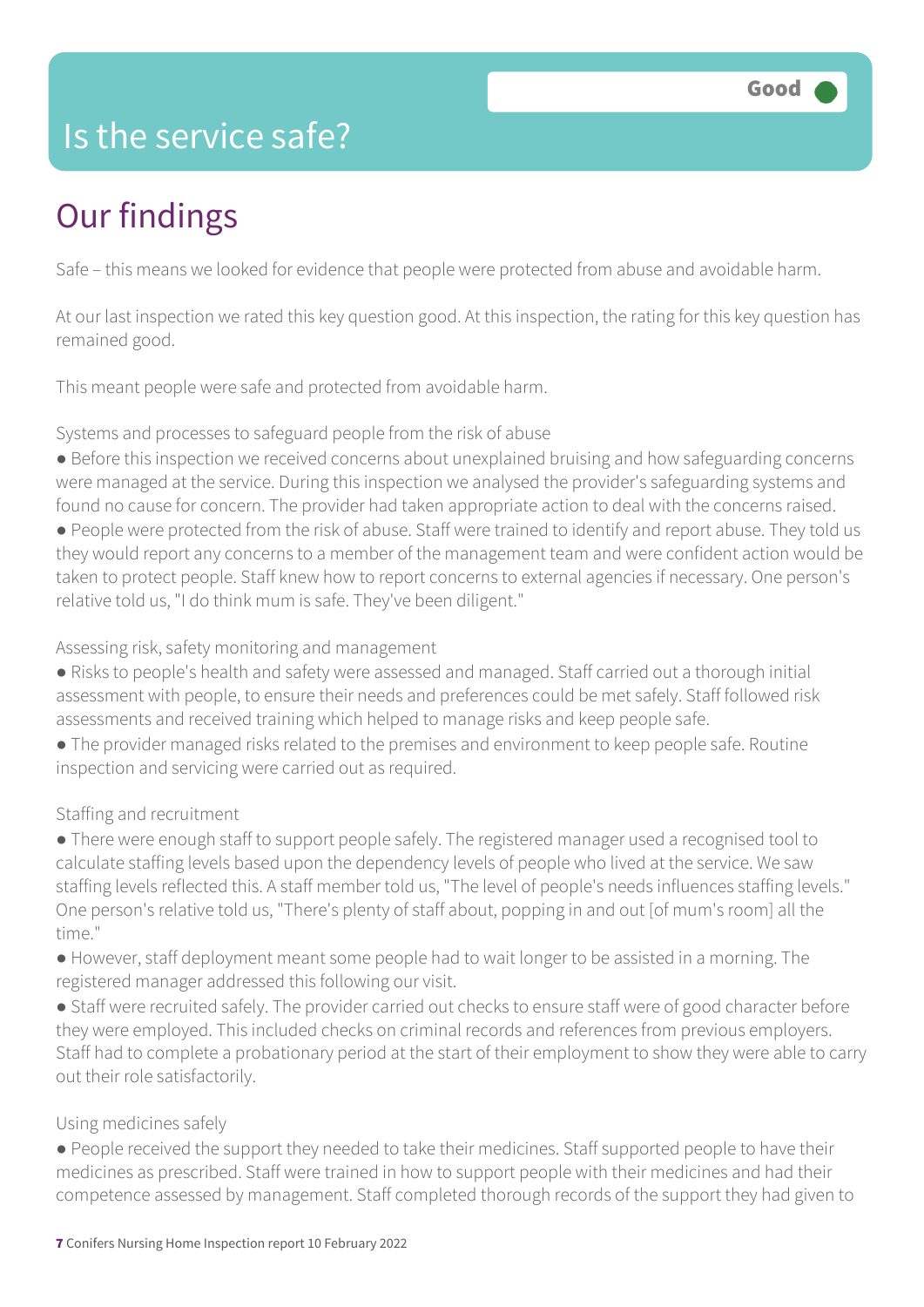people. The management team audited medicines administration regularly.

Preventing and controlling infection

- We were assured that the provider was preventing visitors from catching and spreading infections.
- We were assured that the provider was meeting shielding and social distancing rules.
- We were assured that the provider was admitting people safely to the service.
- We were assured that the provider was using PPE effectively and safely.
- We were assured that the provider was accessing testing for people using the service and staff.
- We were assured that the provider was promoting safety through the layout and hygiene practices of the premises.
- We were assured that the provider was making sure infection outbreaks can be effectively prevented or managed.
- We were assured that the provider's infection prevention and control policy was up to date.
- The provider was facilitating visits for people living in the home in accordance with the current guidance.

From 11 November 2021 registered persons must make sure all care home workers and other professionals visiting the service are fully vaccinated against COVID-19, unless they have an exemption or there is an emergency. We checked to make sure the service was meeting this requirement. We found the service had effective measures in place to make sure this requirement was being met.

● Managers asked for evidence of vaccination before workers entered the building.

Learning lessons when things go wrong

● The provider had systems to identify and learn from any incidents. Staff recorded any accidents, incidents and near misses, which the registered manager analysed for any learning. Any learning from untoward incidents was shared with the staff team, to help improve the safety of the service.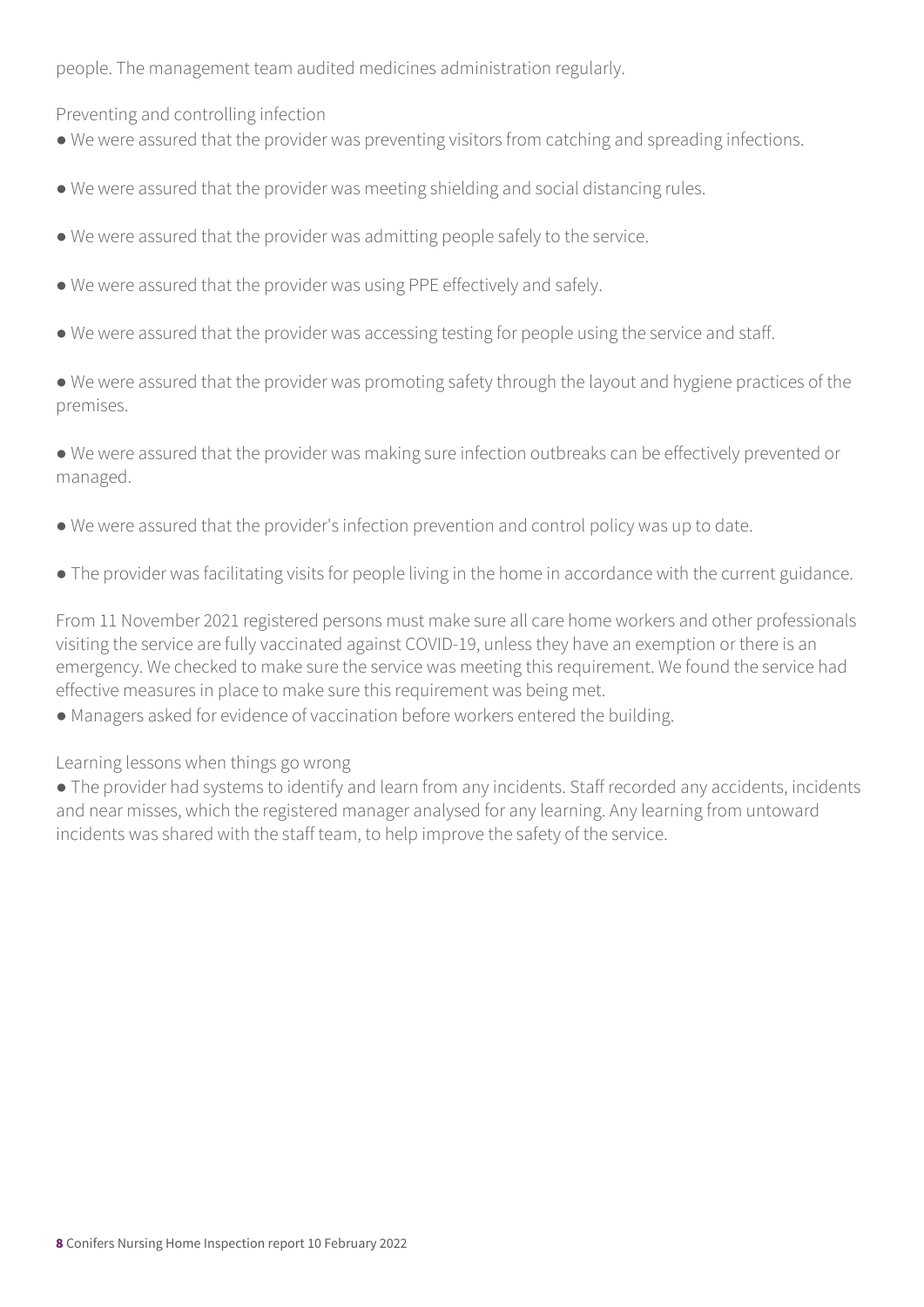### Is the service well-led?

# Our findings

Well-led – this means we looked for evidence that service leadership, management and governance assured high-quality, person-centred care; supported learning and innovation; and promoted an open, fair culture.

At our last inspection we rated this key question good. At this inspection the rating has remained good.

This meant the service was consistently managed and well-led. Leaders and the culture they created promoted high-quality, person-centred care.

Promoting a positive culture that is person-centred, open, inclusive and empowering, which achieves good outcomes for people

● The registered manager had developed a positive culture which put people at the heart of the service. Relatives and staff members gave us positive feedback about the care people received. Staff were committed to making a difference for people and enjoyed working for the company. Comments we received included, "They've gone out of their way to keep our relatives safe. They're all pleasant and polite and smiling. They do more than the job requires. They make it a home from home." And, "It's astounding how they've coped with this pandemic. Mum hasn't suffered lack of personal contact because they have gone over and above. When mum went into a care home, I was so frightened because of what you see on the news. But the girls are professional but so kind. They have the right balance of professionalism and kindness. They are amazing."

How the provider understands and acts on the duty of candour, which is their legal responsibility to be open and honest with people when something goes wrong

● The registered manager and staff team understood their responsibilities under the duty of candour. The provider had notified us of significant events, as required. The notifications showed the provider had been open and honest and shared information about incidents with relevant people.

Managers and staff being clear about their roles, and understanding quality performance, risks and regulatory requirements; Continuous learning and improving care

● The registered manager and staff were clear about their roles and responsibilities. People who used the service, relatives and staff all described the service in positive terms and told us they would recommend the service to others. One person told us, "Even the queen would be happy here. Everything [staff] do is wonderful."

● We received positive feedback about the provider, registered manager and deputy manager, their approach and how they managed the service. A person who used the service told us, "These girls are fantastic." A staff member told us, "[Provider] is amazing. I can call him day or night." Another commented, "I feel supported in my role… they are very understanding." One person's relative commented, "I'm very happy with all my dealings with [registered manager]. I think she's really good."

● The provider was committed to the continuous improvement of the service. They assessed the quality of the service to identify how it could be further improved. Methods they used included regular reviews of people's care, satisfaction surveys, regular observations of staff and audits.